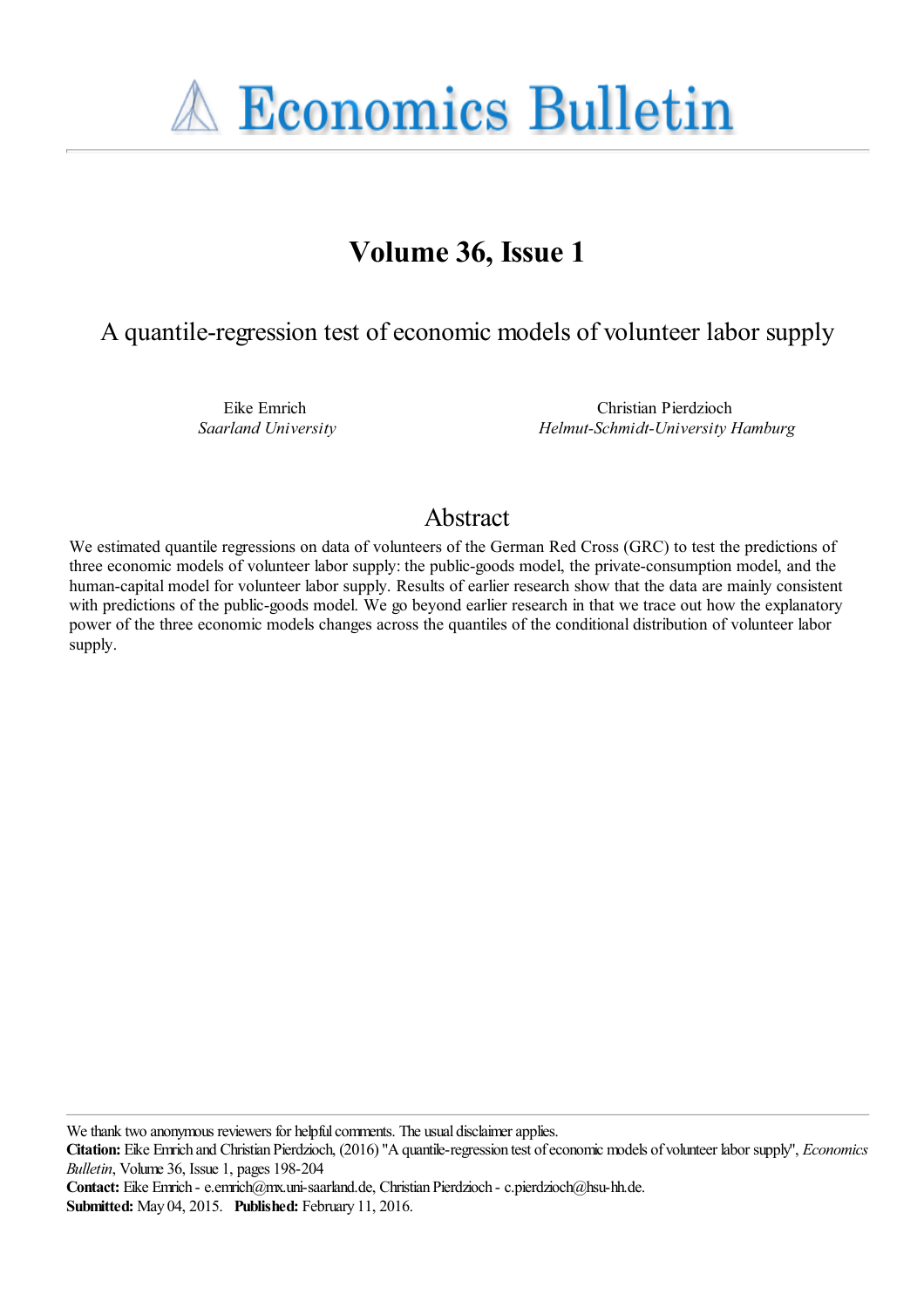#### 1. Introduction

Three classes of economic models of volunteer labor supply have emerged from the literature on the economics of volunteering (Ziemek 1999, Emrich and Pierdzioch 2015, among others): the public-goods model (e.g., Roberts 1984), the private-consumption model (e.g., the "impure altruism" model studied by Andreoni 1990), and the human-capital model (Menchink and Weisbrod 1987). The public-goods model stipulates that volunteers contribute to and derive utility from the total supply of a public good. Altruism is a main motive for volunteer work because not only ones own utility but also the utility of others increases when the contribution of a volunteer increases. Furthermore, because volunteers are interested only in the total supply of a public good, their labor supply is negatively correlated with the labor supply of others. The private-consumption model assumes that volunteers only derive utility (spending leisure time in a worthwhile manner, etc.) from their own labor supply, and not from the contributions of others. There is no cross-sectional correlation between the labor supply of volunteers. The human-capital model stipulates that volunteering is a means of generating future labor income because volunteering helps to acquire job-market skills and to build social networks, which should be easier in larger communities. The contributions of volunteers are complements rather than substitutes.

Being an altruist is easier if a volunteer spends few hours and not much effort on volunteering. Being an altruist is harder if volunteering takes a lot of time and effort. Moreover, a volunteer who supplies much labor most likely supplies more labor than other volunteers because the public-goods model emphasizes the substitutability of volunteer labor supply. In other words, the labor supply of other volunteers should fall as a volunteer increases effort and this inverse link, at some point, is likely to foster disappointment and discontent. Hence, we hypothesize that the public-goods model strongly describes volunteer labor supply of those who volunteer only a few hours per week.

If private-consumption motives are an important determinant of volunteer labor supply, then the marginal utility of volunteering is likely to decline rapidly as a volunteer increases labor supply. For example, the marginal utility a status-seeking volunteer derives from being elected or appointed to a volunteer position should mainly depend on holding a position rather than on spending much time and effort on doing volunteer work. Similarly, if the private benefit from volunteering is mainly to facilitate use of the services of a volunteer organisation by family members the marginal utility of supplying labor should rapidly decrease. While a similar rapid decrease perhaps is not at work as far as other private-consumption motives like meeting other volunteers or spending leisure time in a worthwhile manner are concerned, we hypothesize that the private-consumption model mainly describes the labor supply of volunteers who work only a few hours per week.

A volunteer who seeks to accumulate human capital does not benefit a lot from supplying one or two hours per week. Job-market skills are likely to improve if a volunteer spends much time on volunteering, possibly working on different tasks. Hence, the marginal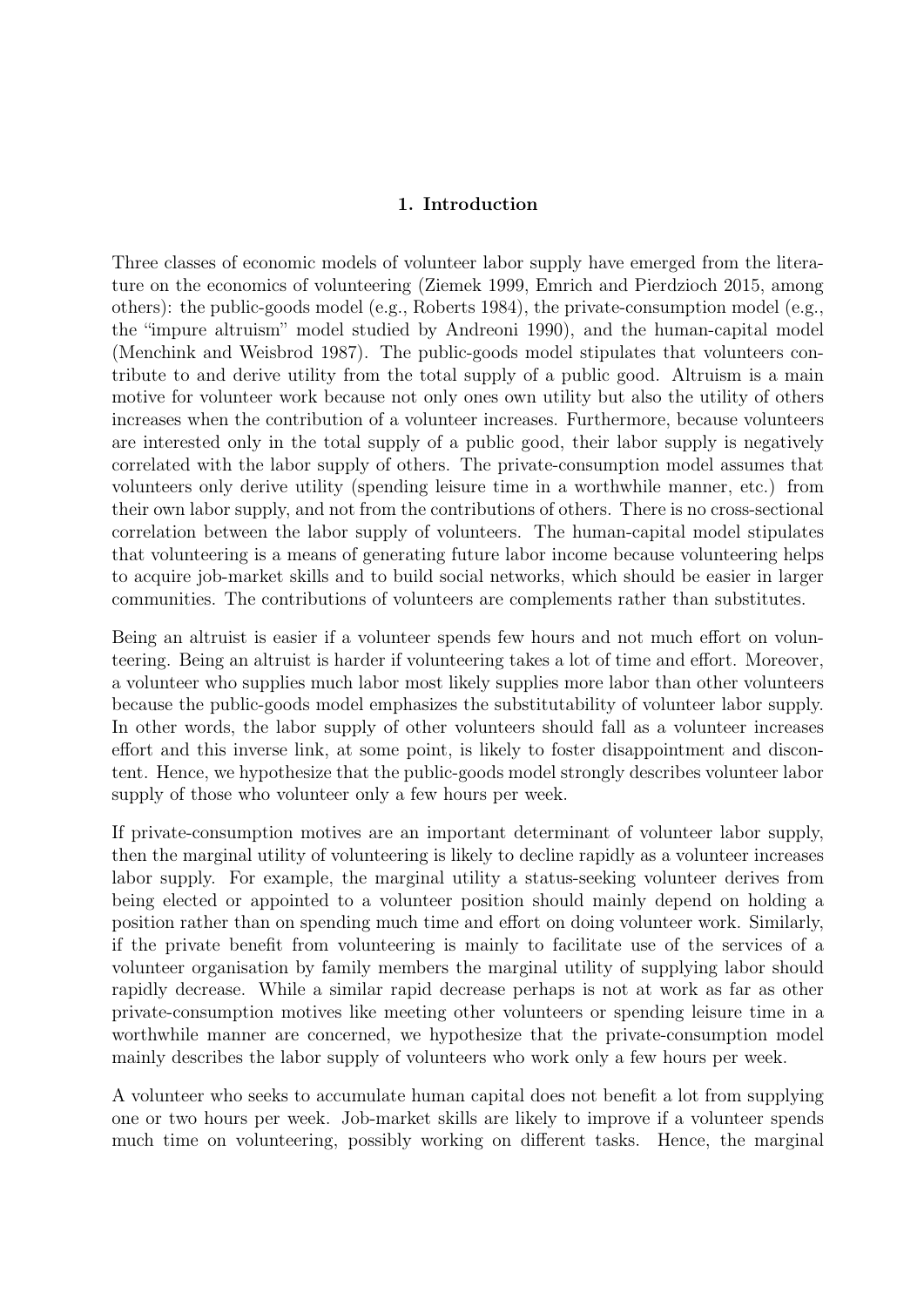utility from volunteer labor supply is likely to decrease relatively slowly for a volunteer who sees volunteer work mainly as a means to accumulate human capital. Similarly, building social networks depends on a volunteer's capability of building trust, signalling competence, and putting reciprocity norms into practice, requiring that a volunteer spends at least a minimum of time and effort on his or her volunteer work. We hypothesize that the human-capital model works best for those volunteers who spend much time on their volunteer work.

Our hypotheses imply that the explanatory power of the three economic models should vary across the conditional distribution of volunteer labor supply. The explanatory power of the public-goods model and the private-consumption model should decline for the upper quantiles of the conditional distribution of volunteer labor supply, while the explanatory power of the human-capital model should strengthen for the upper quantiles.

#### 2. A quantile-regression model of volunteer labor supply

We reanalyzed the data on volunteers of the German Red Cross (GRC) studied by Emrich and Pierdzioch (2015) by means of a quantile-regression model (Koenker and Bassett 1978, Koenker 20[1](#page-2-0)5).<sup>1</sup> The dependent variable is volunteer labor supply measured in  $(\log)$  hours per week  $(hpw)$ . The main explanatory variables are the motives for doing volunteer work: altruistic motives  $(pqm, public\text{-}goods \text{ model})$ , consumption motives  $(pcm, private$ consumption model), and human-capital motives (hcm, human-capital model). We studied both self-attributed motives ("I volunteer because...") and other-attributed motives ("I think that others volunteer because..."). The latter proxy for the perceived motives of other volunteers, interpreted to represent the perceivd labor supply of others. We have the model

$$
\mathbf{b}_q^* = \underset{\mathbf{b}_q}{\arg\min} \sum_i \rho_q(hpw_i - \mathbf{X_i}\mathbf{b}_q),\tag{1}
$$

where  $\mathbf{X_i b_q} = b_{0,q} + b_{1,q} p g m_i^s + b_{2,q} p g m_i^o + b_{3,q} p c m_i^s + b_{4,q} p c m_i^o + b_{5,q} h c m_i^s + b_{6,q} h c m_i^o + z_i$ ,  $z_i$  $=$  control variables,  $i =$  volunteer index, s/o = self-/other-attributed motives,  $q \in (0, 1)$  for the quantiles,  $\rho_q(u) = u(u - \mathbf{1}(u < 0))$  is the check function, and  $\mathbf{1} =$  indicator function.

If the data support the public-goods model, we should observe  $b_{1,q} > 0$  and  $b_{2,q} < 0$ (substitutability). Moreover, if the data support our hypotheses, such that the model best describes the labor supply at lower quantiles, we should observe  $b_{1,q'} > b_{1,q}$  for  $q' < q$ . If the data are consistent with the private-consumption model, we expect  $b_{3,q} > 0$  and

<span id="page-2-0"></span><sup>&</sup>lt;sup>1</sup>It should be noted that the GRC is an altruistic resource pooling that produces services mainly for nonmembers. Volunteer labor supply in group-egoistic resource poolings like, for example, sports clubs may react in a different way to the various motives for volunteering. Quantile-regression techniques can be a useful tool to analyze volunteer labor supply also in such volunteer organisations.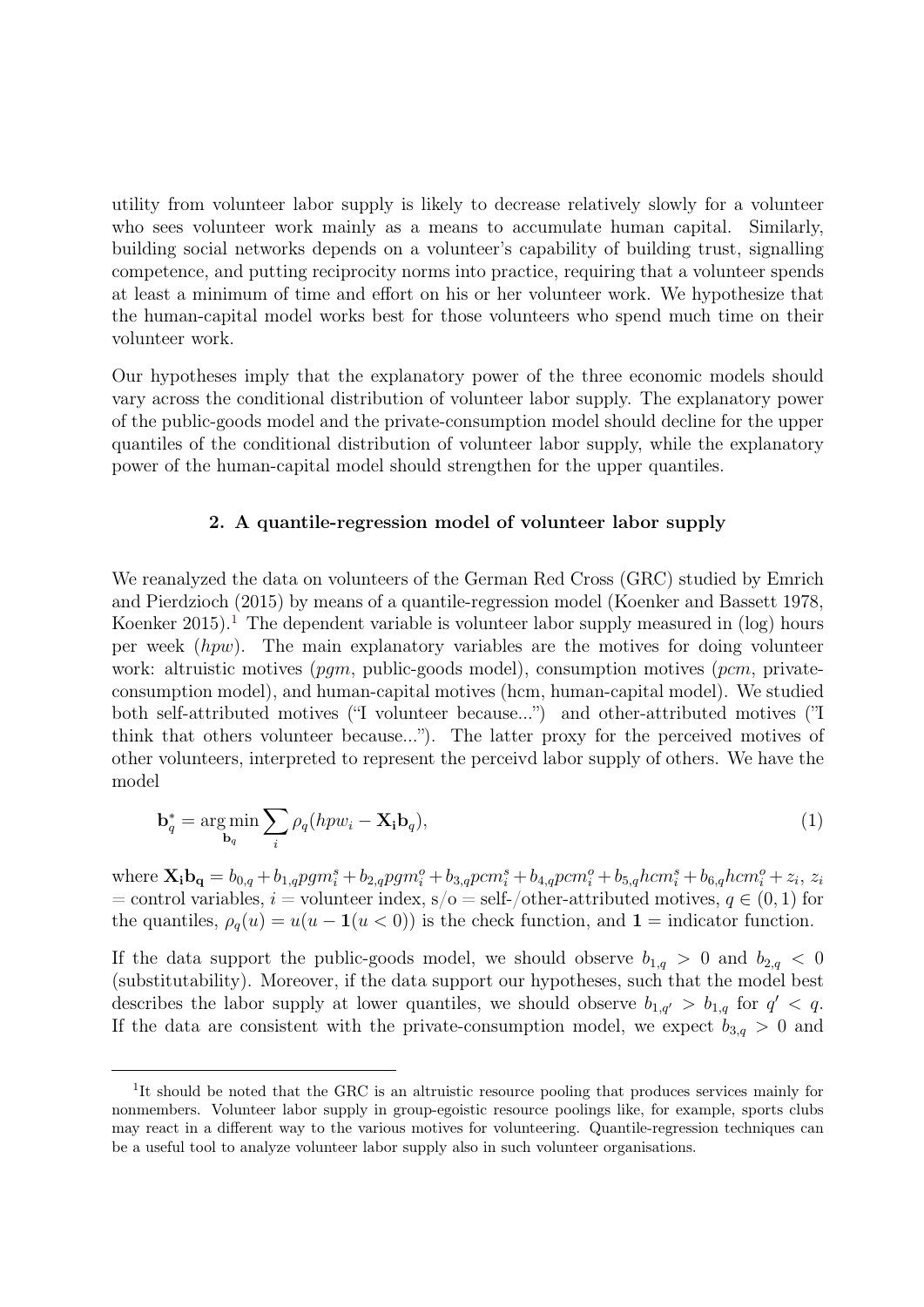$b_{4,q} = 0$  (no spillover effect). Given our hypotheses, we further expect  $b_{3,q'} > b_{3,q}$  for  $q' < q$ if the model mainly describes the labor supply of volunteers who work only a few hours per week. Finally, if the data are consistent with the human-capital model, we expect  $b_{5,q} > 0$  and  $b_{6,q} > 0$  (complementarity). If the model works best for the upper quantiles of the conditional distribution of volunteer labor supply then we expect, in line with our hypotheses,  $b_{5,q'} > b_{5,q}$  for  $q' > q$ .

#### 3. Empirical analysis

Emrich and Pierdzioch (2015) describe the data in detail. The data were collected in April / May 2013 by means of an online questionnaire study. Data for  $N = 1,647$  volunteers (32%) females) are available for the analysis. Volunteer labor supply exhibits a wide variation across volunteers (mean  $= 8.9$  hours per week, median  $= 7$  hours, standard deviation  $=$ 7.1 hours).[2](#page-3-0) Volunteers could rank their motives along several dimensions, in each case on a five-point scale from "unimportant" to "very important". For every volunteer, and for self-attributed motives and other-attributed motives, the various dimensions were then condensed to an index of public-goods motives, an index of private-consumption motives, and an index of human-capital motives. Every index can assume values in the interval from 0.2 to 1, where a larger value implies that a motive is important.[3](#page-3-1) We use as control variables the proportion of friends working for the GRC, a volunteer's degree of religiosity, the interest in politics, and hours spent per week on an income-generating job.[4](#page-3-2) Musick and Wilson (2008) survey the literature on the correlates of volunteering.

Supporting the public-goods model, the coefficient of the self-attributed public-goods motive is significant, there is a substitutability with other-attributed public-goods motives, and the coefficient of the self-attributed motive is smaller for the upper quantile (Table [1\)](#page-4-0). The data support the private-goods model insofar as the coefficient of the other-attributed private-consumption motives is insignificant. The coefficient of the self-attributed privateconsumption motive is significant and positive for the lower quantile. The human-capital

<span id="page-3-0"></span><sup>&</sup>lt;sup>2</sup>The number of observations differs from the number of observations ( $N = 1,678$ ) studied by Emrich and Pierdzioch (2015) because, as suggested by a reviewer, we deleted data of volunteers who answered that they would work more than 40 hours per week for the GRC from our sample.

<span id="page-3-1"></span><sup>3</sup>Other-attributed motives represent the perceived labor supply of others and also help to control for a social-desirability bias. This bias arises when respondents answer questions in a way that can be viewed favorably by others (that is, overreporting "good" motives and underreporting "bad" motives). It should also be mentioned that slight changes in the allocation of motive items to the economic models (for example, the motive "to improve one's standing within the GRC"' was reallocated from the HCM to the PCM category) leave the results qualitatively unchanged.

<span id="page-3-2"></span><sup>&</sup>lt;sup>4</sup>Among the participants of the survey (not all of them were included in the analysis because not all participants provided data on motives/control variables), 42% work in the service sector (health sector, banking industry, etc.), 37% in the industrial sector, 11% in the handcraft sector, and 10% in other sectors.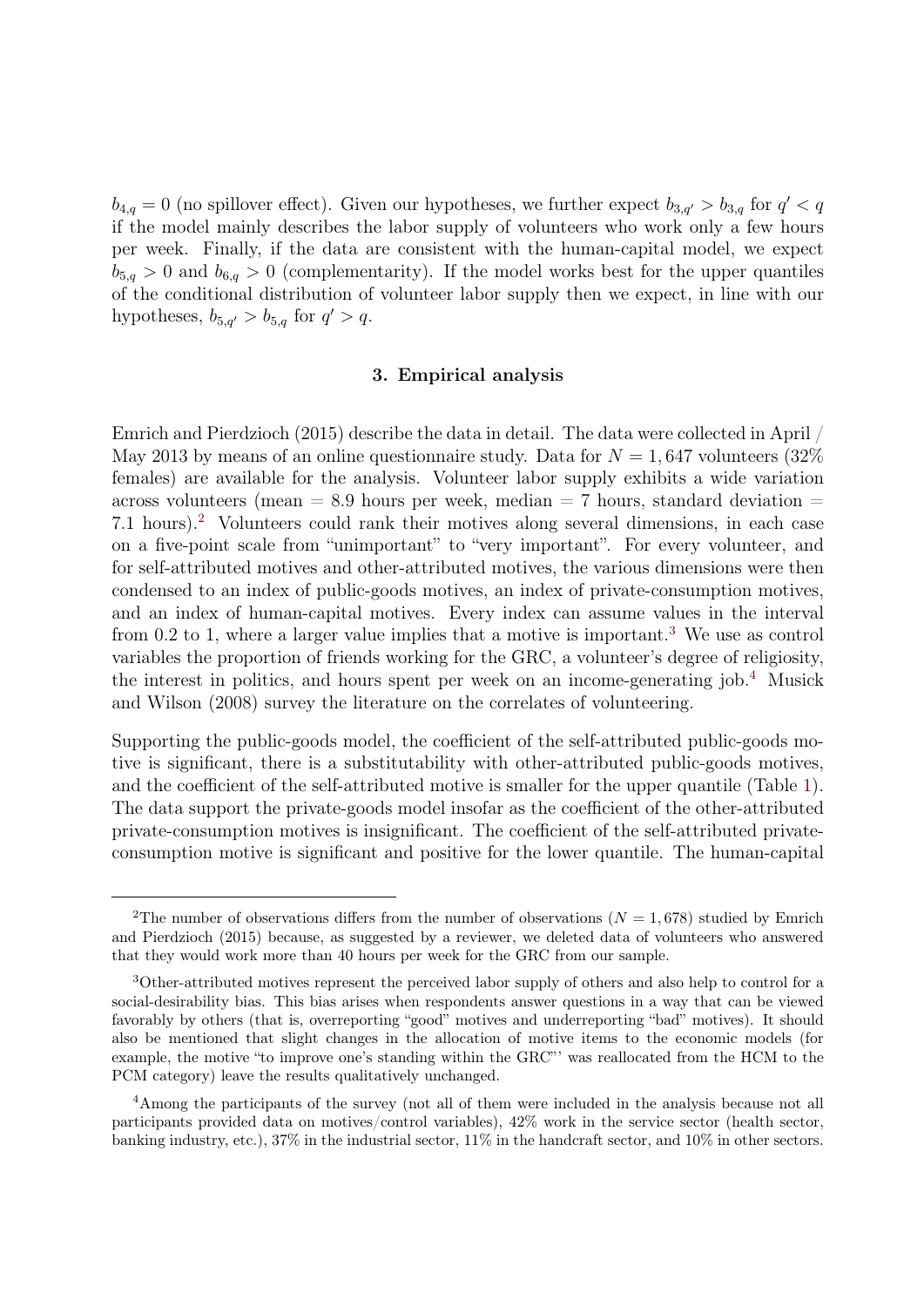Quantile 0.2 SE 0.5 SE 0.8 SE OLS SE  $\begin{tabular}{lllllllll} \multicolumn{1}{l}{} & -0.465^* & 0.272 & 0.148 & 0.290 & 1.107^{***} & 0.294 & 0.372^* & 0.198 \\ \multicolumn{1}{l}{} & 0.230^{***} & 0.027 & 0.213^{***} & 0.027 & 0.159^{***} & 0.033 & 0.215^{***} & 0.019 \\ \end{tabular}$ Friends 0.230\*\*\* 0.027 0.213\*\*\* 0.027 0.159\*\*\* 0.033 0.215\*\*\* 0.019 Reliogosity -0.072\*\*\* 0.025 -0.061\*\* 0.027 -0.043 0.026 -0.058\*\*\* 0.018 Politics 0.096\*\*\* 0.032 0.131\*\*\* 0.033 0.089\*\* 0.039 0.103\*\*\* 0.024  ${\rm Job} \qquad \qquad 0.004^{*} \qquad \quad 0.002 \quad 0.007^{***} \qquad \quad 0.002 \quad \quad 0.008^{***} \qquad \quad 0.002 \quad \quad 0.006^{***} \qquad \quad 0.002$  $\begin{array}{ccccccccccccc} \text{PGM (s)} & 1.512^{***} & 0.280 & 1.440^{***} & 0.299 & 0.829^{***} & 0.239 & 1.074^{***} & 0.194 \\ \text{PGM (o)} & -0.815^{***} & 0.233 & -0.863^{***} & 0.243 & -0.558^{**} & 0.243 & -0.760^{***} & 0.178 \\ \end{array}$ PGM (o)  $-0.815***$  0.233  $-0.863***$  0.243  $-0.558**$  0.243  $-0.760***$  0.178 PCM (s) 0.766\*\*\* 0.279 0.459 0.285 -0.266 0.343 0.305 0.205 PCM (o) -0.291 0.360 -0.459 0.416 -0.050 0.453 -0.199 0.274 HCM (s) 0.316 0.196 0.243 0.158 0.336\* 0.185 0.186 0.134

<span id="page-4-0"></span>Table 1: Baseline Results

Note: Friends = proportion of friends in the GRC, Religiosity = degree of religiosity, Politics = interest in politics,  $Job =$  time spent on a job.  $PGM/PCM/HCM =$  public-goods/private-consumption/humancapital motive.  $s/\sigma = \text{self-}/\text{other-artibuted}$  motive,  $SE = \text{bootstraped standard error}$  (500 simulations).  $R^2 = 1 - L^f/L^b$  (Koenker and Machado 1999), where  $L^f =$  loss under the full model,  $L^b =$  loss under a model that features only a constant.  $OLS = \text{ordinary-least squares.}$  For OLS,  $R^2$  is the adjusted coefficient of determination. We used R (R Core Team 2015) and the R package "quantreg" (Koenker 2013).

HCM (o) -0.314 0.235 0.048 0.263 0.457\* 0.278 0.080 0.164  $R^2$  0.112 0.106 0.066 0.154

model receives some support for the upper quantile, where a weakly significant positive coefficient and a weak complementarity between self-/other-attributed motives can be observed. The results for an OLS model also summarized in Table [1](#page-4-0) show that the coefficients of the public-goods motives are significant and in between the estimates of the quantileregression coefficients. The coefficients of the private-consumption and the human-capital motives are insignificant. Hence, an analysis of the quantiles of the conditional distribution of volunteer labor supply offers insights that an OLS model does not recover.<sup>[5](#page-4-1)</sup>

A larger proportion of friends in the GRC is positively correlated with volunteer labor supply. The correlation with the "interest in politics" is positive and significant. Reliogosity is negatively correlated with volunteer labor supply. Perhaps religous volunteers prefer to allocate a comparatively larger proportion of their time to doing volunteer work in religious organisations. The correlation with hours worked in the labor market is positive, consistent with the view that having a job fosters social inclusion and increases volunteer labor supply.

For male volunteers (Figure [1\)](#page-5-0), the coefficients of self-/other-attributed public-goods motives are significant. They have opposite signs (substitutability). The coefficient of the self-attributed public-goods motives is smaller for the upper quantiles. The coefficient of the self-attributed private-consumption motives is significant for the lower quantiles. There

<span id="page-4-1"></span><sup>&</sup>lt;sup>5</sup>The OLS results are qualitatively similar to the results reported by Emrich and Pierdzioch (2015), Table 4. They report results for males and female volunteers separately.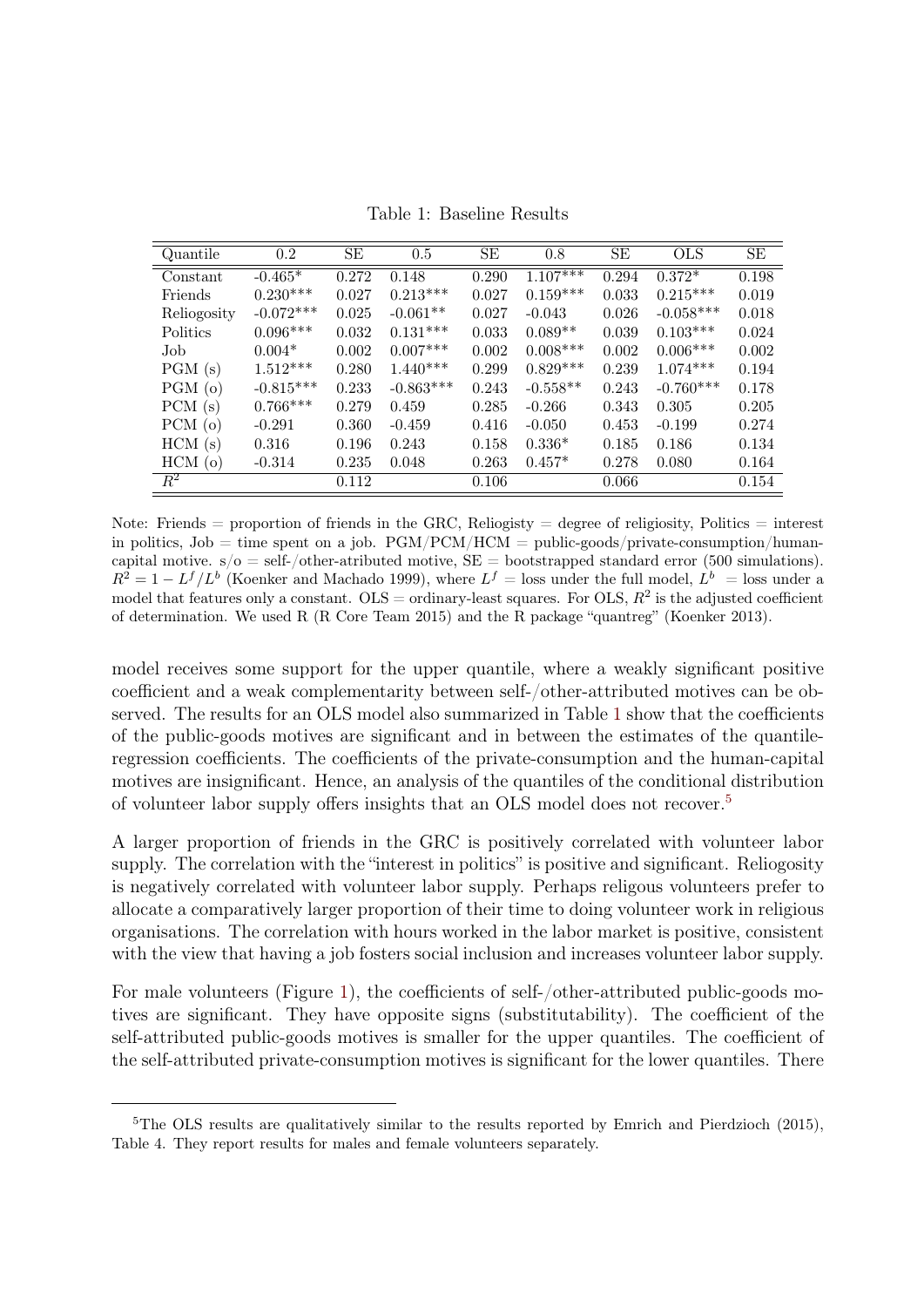

<span id="page-5-0"></span>Figure 1: Results for Male Volunteers  $(N = 1, 117)$ 

Note: Shaded areas  $= 90\%$  confidence intervals. Dotted-dashed line  $=$  quantile-regression estimates. Straight horizontal lines = least-squares estimates. Control variables not shown.

is no spillover effect. The coefficient of the self-attributed human-capital motives becomes weakly significant at some of the uper quantiles and there is weak evidence of a complementarity for the upper quantiles. For female volunteers (Figure [2\)](#page-6-0), the coefficients of the self-/other-attributed public-goods motives have the expected signs, but the coefficient of the self-attributed motives is insignificant for the lower quantiles and increase for the upper quantiles. The coefficients of the self-/other-attributed private-consumption motives are insignificant. The coefficient of the self-attributed human-capital motives is hardly significant. The coefficient of other-attributed human-capital motives slightly increases for the upper quantiles.

#### 4. Summary and concluding remarks

The correlation of altruistic motives with volunteer labor supply is weaker for the upper quantiles of the conditional distribution of volunteer labor supply. In line with the public-goods model, we observe a substitutability with the labor supply of others. Privateconsumption motives mainly affect the labor supply of volunteers in the lower quantiles, and there is no spillover effect from other-attributed motives. The human-capital motive is weakly correlated with volunteer labor supply for the upper quantiles. There is some evidence of a complementarity for the upper quantiles. The results for female volunteers are more mixed than for males, but the number of observations is smaller than for male volunteers.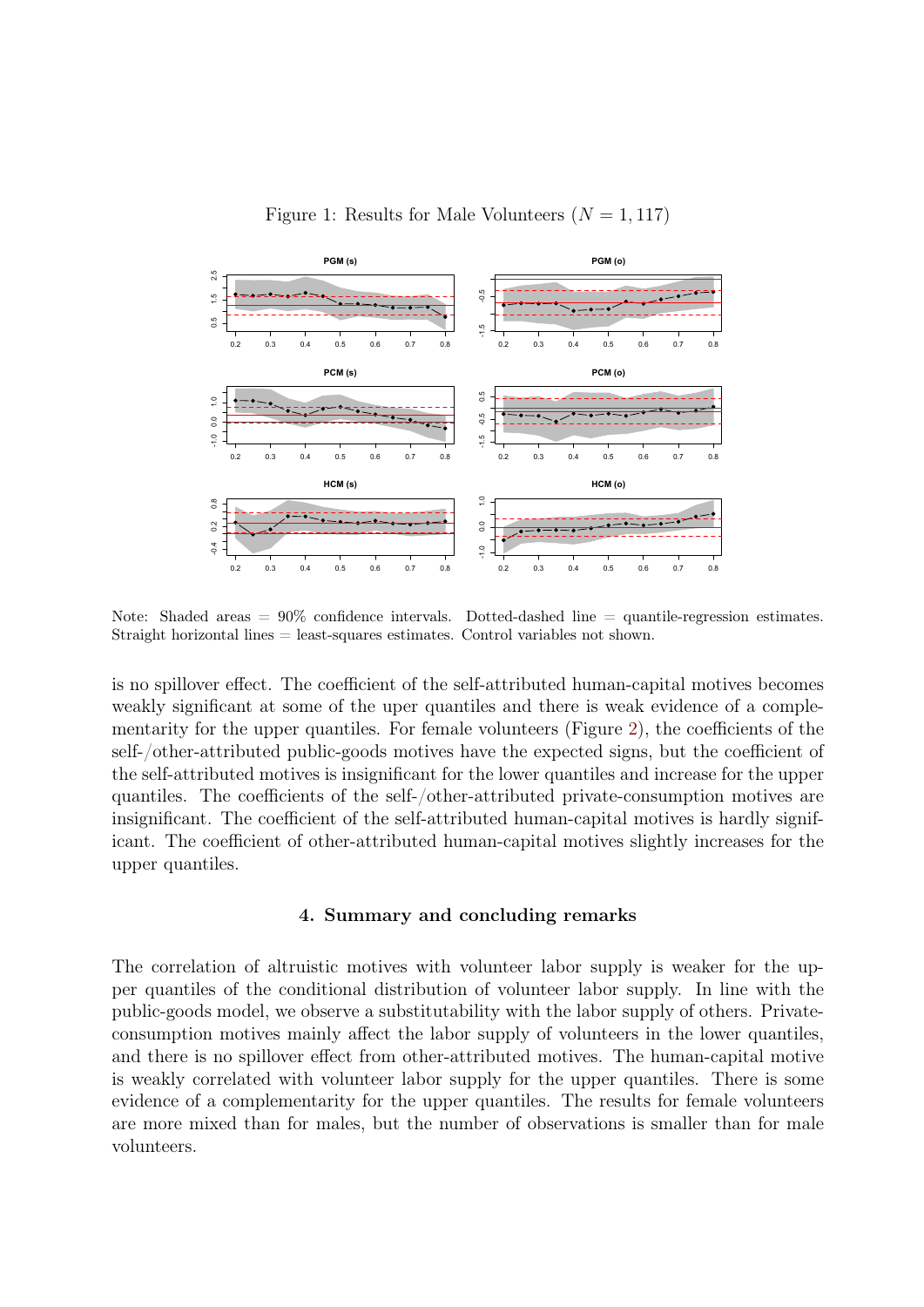

<span id="page-6-0"></span>Figure 2: Results for Female Volunteers  $(N = 530)$ 

Note: Shaded areas  $= 90\%$  confidence intervals. Dotted-dashed line  $=$  quantile-regression estimates. Straight horizontal lines = least-squares estimates. Control variables not shown.

Volunteering can be interpreted as a process of search (Schiff 1980), and our results indicate that different types of volunteers search for volunteer positions with rather different demands of time. Hence, a large volunteer organization like the GRC needs to develop differentiated recruiting and communication strategies to contact volunteers interested in positions characterized by different demands of time. A campaign that stresses that volunteering renders it possible to accumulate specific knowledge and skills is likely to attract different types of volunteers than a campaign that stresses that there is a general crisis of voluntary engagement and that everybody is needed.

### References

- Andreoni, J. (1990) "Impure Altruism and Donations to Public Goods: A Theory of Warm-Glow Giving" Economic Journal, 100: 464−477.
- Emrich, E., and C. Pierdzioch (2015) "Testing Economic Models of Volunteer Labour Supply: Some Empirical Evidence for the German Red Cross" Applied Economics 47, 4247−4259.
- Koenker, R. (2013) quantreg: Quantile Regression, R package version 5.05. [http://CRAN.](http://CRAN.R-project.org/package=quantreg) [R-project.org/package=quantreg](http://CRAN.R-project.org/package=quantreg).